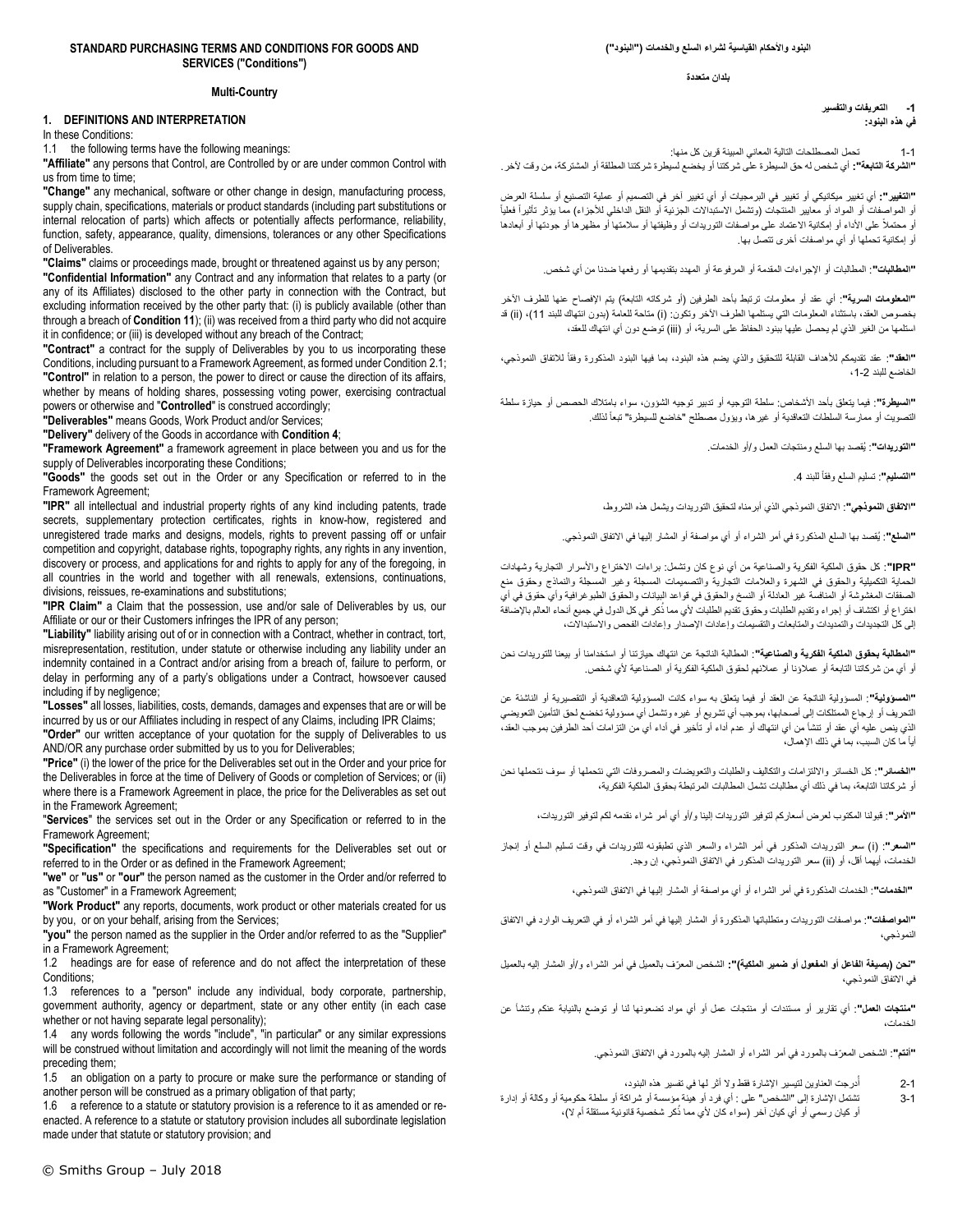1.7 the English language version of these Conditions is the binding version as between you and us. Any translation has been prepared for convenience only. In the event of any conflict, ambiguity or inconsistency between the English language version of these Conditions and any translated version, the English language version shall prevail.

## **2. CONTRACT FORMATION**

<span id="page-1-0"></span>2.1 A Contract is formed when we accept any quotation issued by you (verbal or written) by issuing an Order (whether or not there is a Framework Agreement in place) OR where you perform any act consistent with fulfilling an Order submitted by us for Deliverables. We are not obliged to accept any quotation issued by you.

2.2 These Conditions are the only terms and conditions on which we will purchase Deliverables. They apply in place of any terms and conditions that you may seek to apply or which may otherwise be implied, including any which are endorsed on, delivered with or contained in your quotation, Order acknowledgement, on your website or other sales materials or media or on any delivery note ("**Seller T&Cs**") and you waive any rights to rely on any such Seller T&Cs. Delivery of Goods and/or commencement of performance of Services is conclusive evidence of your acceptance of these Conditions.

2.3 You may not cancel a Contract. Unless you notified us in writing before we placed an Order that we may not cancel it, we may cancel a Contract in whole or part any time before Delivery or completion of performance of Services. Our sole Liability will be to pay to you fair and reasonable compensation for work-in-progress at the time of cancellation provided that:

2.3.1 such compensation will not include any loss of profits OR any indirect or consequential loss; and<br>2.3.2 where Good

where Goods are not manufactured specifically for us to our Specification, our sole Liability will be to pay you a fair and reasonable restocking charge.

#### **3. QUALITY CONTROL & TESTING**

3.1 The quantity, description and Specification of Deliverables will be as set out in the Order. You must not make any Change to Deliverables without our prior written consent. You will carry out any reasonable Change that we request to any Deliverables. We will negotiate, in good faith, with you an agreed adjustment to the price, Delivery date or both as a result of a Change.

3.2 You will maintain detailed quality control and manufacturing records for the shorter of any maximum period permitted by law and ten (10) years from the date of Delivery (or such other period of time as set out in a Framework Agreement or Order), which we or a third party on our behalf may inspect or receive copies of on demand.

3.3 We may inspect and test Goods at any time prior to Delivery. You will allow us and our representatives to enter your premises to carry out such inspection and testing and will provide us with all facilities reasonably required. If, following such inspection or testing, we are not satisfied that the Goods will comply with Condition [5.1,](#page-2-0) you will take all steps necessary to ensure compliance.

3.4 You will maintain a quality control system that meets any international standard as required by us, or which is otherwise approved by us and such test and inspection system as we may require.

3.5 You may not deliver the Goods by separate instalments without our prior written consent. Instalments will be invoiced separately by you.

#### <span id="page-1-1"></span>**4. DELIVERY OF GOODS / SUPPLY OF SERVICES**

4.1 Unless otherwise specified in an Order, you will deliver the Goods DDP (Incoterms 2010) to the address specified in the Order during our normal business hours on the date specified in the Order. You will be responsible for off-loading the Goods from the delivery vehicle. Delivery of the Goods will occur when they have been off-loaded at the delivery address.

4.2 You will perform Services in accordance with the applicable timetable communicated to you or as set out in the Order to meet all Specifications.

<span id="page-1-2"></span>4.3 Time is of the essence for performance of your obligations under the Contract. If you are late performing your obligations under the Contract, you will pay to us a sum equal to 1.5% of the Price for each week of delay up to a maximum of 15% of the Price. You and we agree that this amount is reasonable and proportionate AND the most effective way of compensating us for part or all of our losses arising from late performance. However, you and we intend that we should be able to recover general damages as well as such sums in circumstances where we have suffered loss in excess of such sums as a result of your late performance. Therefore, our rights to any such sums under this **Conditions [4.3](#page-1-2)** is without prejudice to any other rights which we may have under the Contract or otherwise in respect of late performance, including the right to sue for damages or other relief and/or to terminate the Contract. A claim for general damages for late performance will be reduced by the amount of such sums under this **Conditions [4.3](#page-1-2)** actually applied or paid in respect of such late performance.

4.4 Services will be accepted by us when we are satisfied that the Services comply with the Specifications.

4.5 You will make sure that the Goods are marked in accordance with our instructions and any applicable laws, rules and regulations and are properly packed and secured; marked with information on their origin; Delivery is accompanied by a prominently displayed delivery note showing the Order number, date of Order, type and quantity of Goods, and any special storage instructions; and delivered with all operating and safety instructions, clearly displayed warning notices and such other information as may be necessary for the proper use, maintenance and repair of the Goods.

4.6 If you fail to deliver the Goods on time we may terminate the Contract immediately by giving you notice, in which case you will refund any monies already paid by us in relation

- 4-1 تؤول أي كلمات تتبع الكلمات "يشمل" أو "على وجه التحديد" أو أي تعبيرات مشابهة دون قيد ولهذا فإنها ال تؤدي إلى تقييد معنى الكلمات التي سبقتها.
- 5-1 يؤول االلتزام الواقع على كاهل أحد الطرفين لتدبير أداء أي شخص آخر أو وضعه أو التحقق منه على أنه التزاماً رئيسياً على كاهل ذلك الطرف،
- 6-1 عند اإلشارة إلى أي تشريع أو حكم قانوني فإن ذلك يُقصد به ذلك التشريع أو الحكم التشريعي وتعديالته وأي إعادة إصدار له وتشمل تلك اإلشارة كل التشريعات الثانوية الصادرة بموجبه، و
- 7-1 النسخة اإلنجليزية من هذه البنود هي النسخة الملزمة فيما بيننا ولم نعد أي ترجمة إال ألغراض التوضيح فقط، فعند وجود أي تعارض أو غموض أو تناقض بين اللغة اإلنجليزية وأي نسخة مترجمة من هذه البنود، يُعمل بالنسخة الصادرة باللغة اإلنجليزية.

#### **-2 صياغة العقد**

- 2-1 يصاغ العقد عند قبولنا لأي عرض أسعار تصدرونه (شفهياً أو كذلبة) بإصدار أمر الشراء (سواء كان هناك اتفاقاً نموذجياً أم لا) أو عند قيامكم بأي فعل يتلاءم مع إنجاز أمر الشراء الذي نقدمه لأغراض التوريدات ونحن غير ملزمين بقبول أي عرض أسعار يصدر عنكم.
- 2-2 هذه البنود هي وحدها الشروط واألحكام التي نعتزم شراء التوريدات بناء عليها وُيعمل بها بدالً عن أي شروط وأحكام قد تسعون لتطبيقها أو قد تكون ضمنية بأي طريقة أخرى بما في ذلك أي شروط أو أحكام مصدق عليها أو محررة أو يشملها عرض أسعاركم أو اإلقرار بأمر الشراء أو موقعكم اإللكتروني أو أي مواد بيع أخرى أو أي وسائل أو إشعار الاستلام (شروط البائع وأحكامه) وقد تنازلتم عن أي حقوق للاعتماد على أي من الشروط والأحكام المذكورة ويمثّل تسليم السلع و/أو بدء تقديم الخدمات دليلاً شاملاً على قبولكم لتلك الشروط.
- 3-2 ال يجوز لكم إلغاء أي عقد ما لم تخطروننا كتابة قبل تقديم أمر الشراء الذي ال يجوز لنا إلغاءه. ومع ذلك، يجوز لذا الِغاء أي عقد كلياً أو جزئياً فـى أي وقت قبل تسليم السلع أو ٳنجاز أداء الخدمات ولا نتحمل أي مسؤولية في هذا الشأن إلا أن ندفع لكم التعويض العادل والمعقول عن الأعمال قيد التنفيذ عند إلغاء العقد، شريطة أن:
	- 1-3-2 هذا التعويض لن يشتمل على التعويض عن خسارة األرباح أو أي خسائر غير مباشرة أو تابعة، و
- 2-3-2 إن لم تكن السلع مصنعة ألجلنا وبمواصفاتنا فإن مسؤوليتنا أن ندفع لكم رسم إعادة التخزين المنصف والمعقول فقط.

#### **-3 ضبط الجودة واالختبار**

- 1-3 سيشمل أمر الشراء معايير الجودة ووصف التوريدات ومواصفاتها ويجب عليكم عدم إحداث أي تغيير في التوريدات إال بعد الحصول على موافقتنا المكتوبة المسبقة وعليكم تغيير أي شيء معقول نطلبه في التوريدات على أن نتفاوض معكم، بنية حسنة، ونتفق على التعديل في السعر أو تاريخ التسليم أو كليهما، من جراء التغيير.
- 2-3 عليكم الاحتفاظ بسجلات ضمان الجودة والتصنيع لأقصى مدة يسمح بها القانون أو لمدة عشر سنوات من تاريخ التسليم (أيهما أقصر) (أو أي مدة زمنية أخرى موضحة في الاتفاق النموذجي أو أمر الشراء) ويجوز لنا أو لممثلينا فحص تلك السجالت أو استالم نسخ منها عند الطلب.
- 3-3 يجوز لنا أيضاً فحص السلع واختبار ها في أي وقت قبل تسليمها و عليكم السماح لنا ولممثلينا بدخول مقراتكم لتنفيذ ذلك الفحص واالختبار مع تزويدنا بكل التسهيالت الالزمة. وإن لم نرض عن السلع نظراً لعدم امتثالها بالبند 5-1، بعد فحصها أو اختبارها، فإن عليكم اتخاذ كل الخطوات الالزمة لضمان االمتثال بالبنود المذكورة.
- 4-3 عليكم االحتفاظ بنظام ضمان الجودة الذي يفي بأي معايير دولية، حسب متطلباتنا أو التي نعتمدها باإلضافة إلى نظام االختبار والفحص الذي قد نطلبه.
- 5-3 ال يجوز لكم تقديم السلع على دفعات منفصلة إال بعد الحصول على موافقتنا المكتوبة المسبقة وعليكم إصدار فواتير منفصلة للدفعات.

**-4 تسليم السلع/ توريد الخدمات**

- 1-4 ما لم ينص أمر الشراء على غير ذلك، فإن عليكم تسليم السلع مع دفع رسوم التسليم إلى مكان الوصول )الشروط التجارية الدولية 2010( على العنوان المذكور في أمر الشراء خالل ساعات العمل المعتادة بشركتنا وفي التاريخ المذكور في أمر الشراء، مع تحملكم مسؤولية تفريغ السلع من مركبة التسليم. وتعتبر السلع مسلّمة عند تفريغها في عنوان التسليم.
- 2-4 عليكم أداء الخدمات وفقاً للجدول الزمنـي المعمول بـه والذي أرسلنـاه إليكم أو المعوضح فـي أمر الشراء فـي سبيل الوفاء بالمواصفات.
- 3-4 الوقت جوهر أداء التزاماتكم بموجب العقد وإن تأخرتم في أداء االلتزامات التي ينص عليها العقد، فسوف تدفعون لنا مبلغاً يعادل 1.5% من سعر العقد عن كل أسبوع تأخير ، بحد أقصى 15% من سعر العقد. وقدد اتفقنا على أن هذا المبلغ معقول ومناسب وأنه يمثل الطريقة األكثر فعالية لتعويضنا عن خسائرنا الناتجة عن تأخر الأداء، كلياً أو جزئياً. ومع ذلك فإننا نعتزم استرداد التعويضات العامة وأي مبالغ أخرى تنشأ عن أي خسائر نتكبدها تتجاوز تلك المبالغ من جراء تأخركم في األداء. وبناء عليه، فإن حقوقنا في أي من هذه المطالبات بموجب شروط البنود 3-4 ال تخل بأي حقوق أخرى قد تكون لنا بموجب العقد أو غيره من جراء تأخر الأداء، بما في ذلك حق المقاضاة عن الأضرار أو أي تدبير أخر و/أو حق إنهاء العقد. تخضع المطالبات بالتعويضات العامة عن تأخر الأداء للتخفيض بقدر تلك المبالغ التي ينص عليها هذا البند 4-3 والتي طُبقت أو دُفعت فيما يتعلق بتأخر الأداء.
	- 4-4 لن نقبل الخدمات إال عند اقتناعنا بالتزامها بالمواصفات.
- 5-4 عليكم التحقق من وسم السلع حسب تعليماتنا وبموجب أي قوانين أو قواعد أو لوائح سارية مع تعبئتها وتأمينها بالشكل المناسب ووضع المعلومات الالزمة عن منشئها مع إرفاق إشعار تسليم يوضح رقم األمر وتاريخه ونوع السلع وجودتها وأي تعليمات تخزين خاصة على أن تُسَّلم السلع بما يتماشى مع كل التعليمات التشغيلية وتعليمات السالمة مع توضيح التحذيرات واإلشعارات والمعلومات األخرى الالزمة لتحقيق االستخدام األمثل والصيانة المثلى وأفضل إصالح للسلع.
- 6-4 إن لم تسلمونا السلع في الوقت المحدد للتسليم، يجوز لنا إنهاء العقد على الفور بعد أن نُخطركم وفي هذه الحالة، فإنكم ملزمون بسداد أي أموال دفعناها بالفعل بخصوص السلع غير المسلمة، مع تعويضنا نحن وشركاتنا التابعة عن خسائرنا الناتجة عن عدم توريدكم للسلع، بما في ذلك الحصول على السلع البديلة من مورد آخر.
- 7-4 لنا الحق في فترة زمنية معقولة بعد التسليم لفحص السلع والتي يجوز لنا رفضها إن لم تف بالمواصفات. يمكننا أيضاً رفض السلع التي تزيد جودتها أو تقل عن الجودة المطلوبة أو يختلف نوعها عن النوع المطلوب أو تُسلم قبل التاريخ المحدد في أمر الشراء، على أن تعاد السلع المرفوضة إليكم على نفقتكم الخاص، وإن قبلنا السلع المسلمة قبل التاريخ المحدد في أمر الشراء، يجوز لنا أن نحملكم تكلفة تخزينها لحين تاريخ التسليم الفعلي المحدد.
- 8-4 تنتقل إلينا المخاطر المتعلقة بالسلع في تاريخ القبول أو التسليم، أيهما أبعد، أما ملكية السلع فتنتقل إلينا في تاريخ دفع السعر أو التسليم، أيهما أسبق.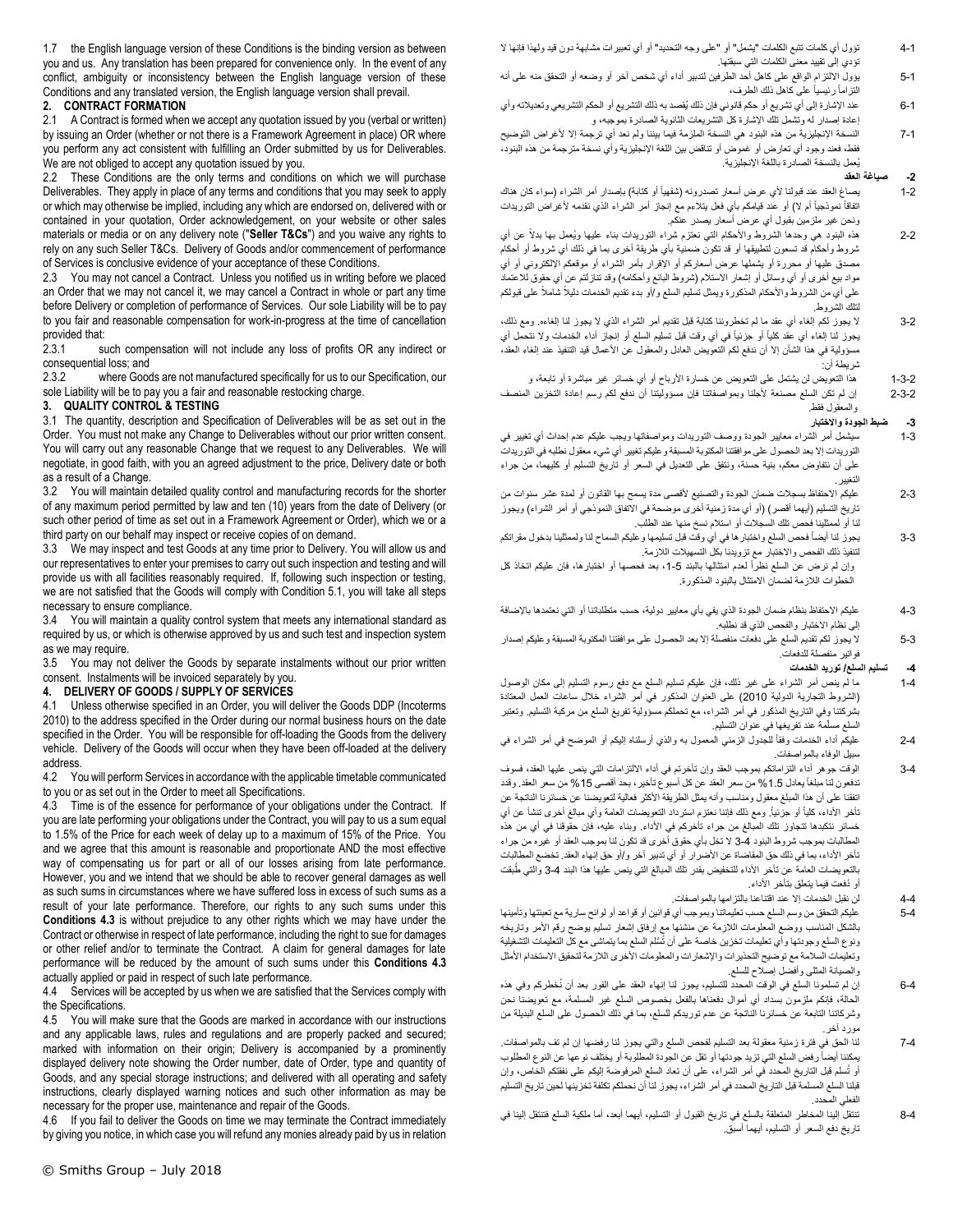to the Goods that have not been delivered and indemnify us and our Affiliates against our Losses as a result of your failure to supply Goods, including obtaining substitute goods from another supplier.

4.7 We will have a reasonable period of time following Delivery to inspect Goods. We may reject Goods which do not meet Specifications. We can also reject Goods which are more or less than the quantity or type Ordered or delivered prior to the date specified on the Order. Rejected Goods will be returned at your cost and expense. If we accept Goods delivered prior to the date specified on the Order we may charge you the cost of storing them until the actual specified Delivery date.

4.8 Risk in the Goods passes to us on the later of acceptance and Delivery. Ownership of the Goods passes to us on the earlier of payment of the Price and Delivery.

4.9 You will notify us in writing as soon you are aware that any Goods or the product support for the Goods are to be discontinued or made of "end of sale" or "end of life". At our request, you and we will agree in good faith a reasonable period of time during which you will keep agreed spare parts available for us for any discontinued, desupported, end of life or end of sale Goods.

#### **5. YOUR OBLIGATIONS**

<span id="page-2-0"></span>5.1 You will make sure that the Goods will:

5.1.1 be of satisfactory quality, comprise genuine, new materials (which are not used, refurbished, reconditioned, remanufactured, counterfeit or of such age as to impair usefulness or safety) and be fit for any purpose notified by us to you;

5.1.2 conform to, satisfy and be capable of the Specifications;

5.1.3 be free from defects in design, materials and workmanship;<br>5.1.4 be sold to us with full and unencumbered title and not infring

be sold to us with full and unencumbered title and not infringe the IPR of any third party;

5.1.5 comply with all (i) applicable laws, (ii) regulatory requirements and (iii) standards and requirements of relevant statutory and regulatory bodies; and 5.1.6 be safe and without risk to health. be safe and without risk to health.

<span id="page-2-1"></span>5.2 In respect of Services, You will:

5.2.1 perform Services with the best care, skill and diligence in accordance with best practice;

5.2.2 use personnel (and sufficient number of personnel) who are suitably skilled and experienced to perform the Services;

5.2.3 make sure that the Services conform with our reasonable instructions, comply with Specifications, are performed to meet the purposes notified by us to you and do not infringe the IPR of any third party;<br>5.2.4 provide all equipment

provide all equipment, tools and vehicles and other items required to provide the Services;

5.2.5 obtain and at all times maintain all licences and consents required for the provision of the Services;<br>5.2.6 comply with a

5.2.6 comply with all applicable laws, regulations, regulatory policies, guidelines or industry codes which may apply to the provision of the Services; and

5.2.7 not do or omit to do anything which may cause us or our Affiliates to lose any licence, authority, consent or permission required for our or their business.

5.3 You will observe all health and safety rules and regulations and any other security requirements that apply at any of our premises and ensure that your personnel are insured against all risks while working on our premises.

<span id="page-2-2"></span>5.4 Without affecting any of our other rights or remedies, if you materially breach any of these Conditions OR any Goods (whether or not accepted in whole or in part) do not conform with **Conditio[n 5.1](#page-2-0)** during the longer of (i) your warranty period for the Goods and (ii) 12 months following Delivery OR any Services breach **Conditio[n 5.2](#page-2-1)**, then we may:

terminate the Contract and any other existing Contracts immediately with notice;<br>5.4.2

<span id="page-2-3"></span>require you, at our option, to promptly repair or replace the relevant Goods or reperform the relevant Services free of charge;

5.4.3 reject the Deliverables (in whole or in part) and require you to refund the Price for the relevant Deliverables;<br>5.4.4 accept the Delive

accept the Deliverables subject to an equitable Price reduction; or

5.4.5 at your expense, repair or have a third party repair the Goods or reperform or have a third party reperform the Services and you will indemnify us and our Affiliates against our Losses (including from any IPR Claims) arising from such breach.

5.5 **Condition [5.4](#page-2-2)** will apply to any repaired or replacement Goods supplied under **Conditio[n 5.4.2.](#page-2-3)**

5.6 If, as a result of any Goods not conforming with **Condition [5.1](#page-2-0)** or Services not conforming with **Conditio[n 5.2](#page-2-1)** or otherwise representing an unreasonable risk of harm to the public or the environment, we determine a recall, removal or correction campaign ("campaign") is necessary or are required to carry out a campaign, we may implement such campaign and you will indemnify us and our Affiliates against all Losses incurred as a result of any such campaign.

#### **6. OUR PROPERTY**

6.1 All patterns, dies, moulds or other tooling or materials, supplied by us or prepared or obtained by you for us at our cost ("**Tooling**"), will be marked with our name or as otherwise specified by us and will be and remain our exclusive property returnable in good condition on demand.

6.2 You will insure against all risks any Tooling and also any of your own tooling or property which may be kept on our premises for the purposes of providing Deliverables. You will keep all Tooling safe and in good condition while in your custody and/or under

#### **-5 التزاماتكم**

- 1-5 عليكم التحقق مما يلي:
- 1-1-5 أن السلع ذات جودة مرضية وتشمل مواد أصلية وجديدة )غير مستعملة أو مجددة أو معاد تهيئتها أو معاد تصنيعها أو زائفة أو ذات عمر استخدام يمنع الاستفادة منها أو يؤثر على سلامتها) وأنها ملائمة لأي غرض أخطرناكم بها،
	- 2-1-5 أن السلع تتماشى مع المواصفات وتفي بها،
	- 3-1-5 خالية من عيوب التصميم والمواد والصنعة،
- 4-1-5 أن السلع بيعت لنا دون أي أعباء وال تنتهك حقوق الملكية الفكرية أو الصناعية للغير، 5-1-5 أن السلع تمتثل بكل: (i) القوانين النافذة، (ii) المتطلبات التنظيمية، و(iii) المعايير والمتطلبات التي وضعتها الهيئات التشريعية والتنظيمية ذات الصلة.
	- 6-1-5 أن السلع مأمونة وال تمثل خطراً على الصحة.
		- 2-5 فيما يتعلق بالخدمات، فإنكم:
- 1-2-5 ستؤدون الخدمات مع بذل أفضل عناية واستخدام أفضل المهارات والعناية الواجبة وفقاً ألفضل الممارسات،
	- 2-2-5 تعيين العاملين (بعدد كاف) ذوي المهارات والخبرة الملائمة لأداء الخدمات،
- 3-2-5 التحقق من مطابقة الخدمات للتعليمات المعقولة والمواصفات وأداءها بما يسمح بتحقيق الأغراض التي أخطرناكم بها وعدم انتهاكها لحقوق الملكية الفكرية أو الصناعية للغير،
	- 4-2-5 توفير كل المعدات واألدوات والمركبات والبنود األخرى الالزمة لتوفير الخدمات،
	- 5-2-5 الحصول على كل الرخص والموافقات الالزمة لتوفير الخدمات، في كل األوقات.
- 6-2-5 االمتثال بكل القوانين واللوائح والسياسات التنظيمية أو التوجيهات أو األكواد الصناعية السارية على أحكام هذه الخدمة، و
- 7-2-5 عدم فعل أو االمتناع عن فعل أي شيء قد يؤدي بنا أو بشركاتنا التابعة إلى فقدان أي رخصة أو سلطة أو موافقة أو تصريح الزم ألعمالنا أو أعمالهم.
- 3-5 عليكم مراعاة كل القواعد واللوائح الخاصة بالصحة والسالمة وأي متطلبات أخرى تسري على أي من مقراتنا مع التحقق من التأمين على موظفيكم ضد كل مخاطر العمل بمقراتنا.
- 4-5 دون إخالل بأي من حقوقنا أو تدابيرنا االنتصافية األخرى، فإن انتهكتم أي من هذه البنود أو لم تمتثل أي من السلع (سواء كانت مقبولـة أو غير مقبولـة كلياً أو جزئياً) بـالبند 5-1 فـى أثنـاء: (i) فترة ضمـانكم للسلع، أو (ii) 12 شهراً من تاريخ التسليم أو من تاريخ أي انتهاك للخدمات للبند 5-2، أيهم أطول، يجوز لنا:
	- 1-4-5 إنهاء العقد وأي عقود حالية على الفور، بعد إخطاركم،
- 2-4-5 مطالبتكم- كما يتراءى لنا- بإصالح السلع ذات الصلة أو استبدالها على الفور أو إعادة أداء الخدمات دون أدنى تكلفة،
	- 3-4-5 رفض التوريدات (كلياً أو جزئياً) ومطالبتكم بسداد سعر التوريدات ذات الصلة.
		- 4-4-5 قبول التوريدات شريطة تخفيض السعر تخفيضاً مناسبا،ً أو
- 5-4-5 إصالح السلع أو إعادة أداء الخدمات أو تدبير إصالحها أو إعادة تقديمها من الغير، على نفقتكم الخاصة، مع تعويضكم لنا عن الخسائر التي نتكبدها )بما فيها الخسائر الناتجة عن المطالبات الخاصة بحقوق الملكية الفكرية أو الصناعية) والناشئة عن هذا الانتهاك.
	- 5-5 يُعمل بأحكام البند 5-4 بخصوص أي سلع خضعت للإصلاح أو الاستبدال موردة بموجب البند 5-4-2.
- 6-5 إذا أدى عدم امتثال أي سلع بأحكام البند 1-5 أو عدم امتثال أي خدمات بأحكام البند 2-5 أو غير ذلك أو كانت تمثل خطراً غير معقول لإلضرار بالعامة أو بالبيئة وارتأينا ضرورة سحبها أو إزالتها أو إجراء حملة تصحيح لها، يجوز لنا إجراء تلك الحملة، مع تعويضكم لنا ولشركاتنا التابعة ضد كل الخسائر التي نتحملها نتيجة لذلك االنتهاك.

## **-6 ملكيتنا**

- 1-6 تحمل كل النماذج أو القوالب أو األدوات أو المواد األخرى التي وردناها أو أعددناها أو حصلتم عليها من أجلنا، على تكلفتنا (الأدوات)، اسمنا أو أي اسم نحدده وتظل ملكاً حصر ياً لنا قابلة للإعادة في حالة جيدة بناء على طلبنا.
- 2-6 عليكم تأمين كل األدوات وأي من أدواتكم أو ممتلكاتكم الخاصة محفوظة في مقراتنا ألغراض توفير التوريدات ضد أي مخاطر. وعليكم الحفاظ على سالمة كل السلع ووضعها الجيد عند حيازتكم لها و/أو خضوعها لسيطرتكم، مع فصل كل الأدوات عن سلعكم وعن أي مخزون أخر ِ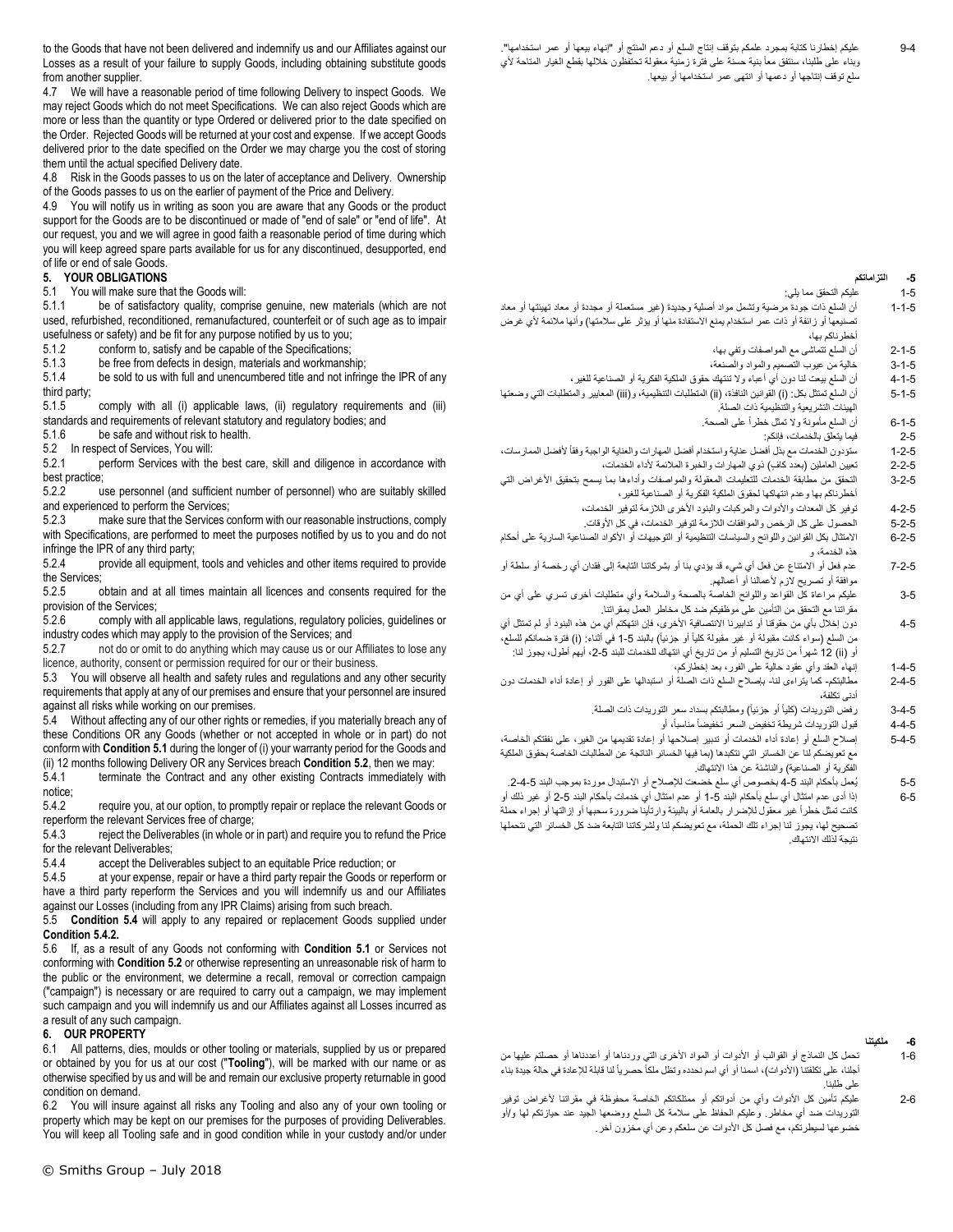your control. All Tooling will be kept separately from your stock and other inventory.

6.3 We reserve the right to charge to you the cost of any Tooling if it is destroyed or damaged or rendered unfit for the purpose for which it was originally manufactured while under your control.

6.4 You will not dispose of any Tooling other than in accordance with our prior written instructions. You will not, at any time, use Tooling, nor will you allow Tooling to be used by anyone else for any purpose other than the supply of the Deliverables unless we have previously provided our consent in writing.

6.5 We will have the right to enter your premises and remove Tooling at any time without being liable for trespass or for damages of any sort.

# <span id="page-3-0"></span>**7. ASSIGNMENT OF IPR**<br>**7.1** This Condition 7 will a

This **Conditio[n 7](#page-3-0)** will apply if the Goods are to be made, modified or redesigned to our Specification. Any bespoke Specification or Work Product you create or have created for us will be treated as "Goods" for the purposes of this **Condition [7.](#page-3-0)**

<span id="page-3-1"></span>7.2 We will own all present and future IPR (together with all economic and proprietary rights) in the Goods and our specification. Accordingly, you will not use our specification other than to manufacture the Goods for us. With full title guarantee, you: 7.2.1 a

ssign to us all IPR in the Goods which subsist as at the date of the Contract;<br>7.2.2

ssign to us (by way of present assignment of the future copyright) all future copyright in the Goods immediately upon its creation; and

gree to assign to us all other IPR in the Goods immediately upon its creation.

7.3 You will:

t your own cost, execute all such documents and do all such acts and things as we may request from time to time in order to secure our full right, title and interest in the IPR in the Goods; and

7.3.2 o

btain the waiver of all moral rights (and any broadly equivalent rights) in the Goods.

7.4 The exception to **Condition [7.2](#page-3-1)** above is that any IPR in existing products, materials or data used to create Goods ("**Existing Materials**") will continue to belong to you (or your suppliers). You grant (and, where applicable, will ensure that your suppliers grant) to us, our Affiliates and our and their end customers a non-exclusive, perpetual, royalty-free, irrevocable licence to use and to have used Existing Materials which form part of any Goods.

## <span id="page-3-2"></span>**8. PRICE AND PAYMENT**

8.1 As long as you perform your obligations in accordance with the terms of the Contract, we will pay the Price to you in accordance with **Conditio[n 8](#page-3-2)**.

8.2 The only sums of money we will pay in connection with the supply of the Deliverables are the Price which will be inclusive of all costs and expenses incurred by you including all packaging, insurance, carriage, duties and delivery costs.

8.3 Any sum payable under the Contract is exclusive of value added tax, sales tax and/or goods and services tax (and any other similar or equivalent taxes, duties, fees and levies imposed from time to time by any government or other authority) upon any supply made to us which will be payable in addition to that sum in the manner and at the rate prescribed by law from time to time but inclusive of all other taxes, fees and levies imposed from time to time by any government or other authority.

8.4 You may invoice us for the Price for the Goods following Delivery and for Services following completion.

8.5 Other than as set out in **Condition[s 8.7](#page-3-3)** and **[8.9](#page-3-4)**, each invoice will be payable by us within 60 days following the date on which the invoice is received by us. You will send invoices to the address specified in the Order.

8.6 No payment made by us will constitute acceptance by us of any Deliverables or otherwise affect any rights or remedies which we may have against you including the right to recover any amount overpaid or wrongfully paid to you.

<span id="page-3-3"></span>8.7 We may withhold payment of any disputed sum until the dispute is settled.

8.8 If any undisputed sum payable under the Contract is not paid when due you may charge us interest daily on that sum at 3% per year subject to any maximum or minimum rate of interest on overdue invoices specified by applicable law, from the due date until the date of payment (whether before or after judgment).

<span id="page-3-4"></span>8.9 We may set-off, deduct or withhold any liability which you have to us against any liability which we have to you.

## **9. TERMINATION**

9.1 Without limiting any other right we may have to terminate a Contract, if you commit a material breach of these Conditions we may terminate the Contract and any other existing Contracts immediately with written notice. Any breach of **Conditions 11, 12** or **[15.9](#page-5-0)** will be deemed to be a material breach.

9.2 Without limiting any other right we may have to terminate a Contract, we may terminate the Contract immediately by giving you written notice if you (a) have a receiver, administrator or liquidator (provisional or otherwise) appointed; (b) are subject to a notice of intention to appoint an administrator or any other resolution on insolvency; (c) pass a resolution for your winding-up; (d) have a winding up order made by a court in respect of you; (e) enter into any composition or arrangement with creditors; (f) cease to carry on business; (g) are the subject of anything similar or equivalent to that set out in (a) to (f) under any applicable laws; or (h) you are subject to any change of Control and you will

- 3-6 نحتفظ بحقنا في تحميلكم تكلفة أي أدوات عند إتالفها أو تدميرها أو إذا أصبحت غير مالئمة للغرض الذي صُنعت من أجله تحت سيطرتكم.
- 4-6 لا يجوز لكم التصرف في أي أدوات إلا بما يتماشى مع تعليماتنا المكتوبة ولا يجوز لكم أيضاً استخدام األدوات أو السماح باستخدامها من أي شخص آخر ألي غرض غير توفير التوريدات، ما لم نكن قد وافقنا . على ذلك كتابة ومسبقاً
- 5-6 يحق لنا أن ندخل مقراتكم ونزيل الأدوات في أي وقت دون أن نتحمل مسؤولية التعدي أو الأضرار من أي نوع كان.

## **-7 التنازل عن حقوق الملكية الفكرية أو الصناعية**

- 1-7 يُعمل بهذا البند 7 عند تصنيع السلع أو تعديلها أو إعادة تصميمها بناء على مواصفاتنا وتعتبر أي مواصفات أو منتجات عمل حسب الطلب قدمتموها أو تقدمونها لنا "سلعاً لأغراض هذا البند 7".
- 2-7 نحن نمتلك كل حقوق الملكية الفكرية والصناعية الحالية (مع أي حقوق اقتصادية أو حقوق ملكية أخرى) في السلع وفي مواصفاتنا. وبناء عليه فال يجوز لكم استخدام مواصفاتنا إال لتصنيع السلع ألجلنا. وبضمان ملكية تامة، فإنكم:
	- 1-2-7 تتنازلون لنا عن كل حقوق الملكية الفكرية في السلع القائمة في تاريخ العقد.
- 2-2-7 تتنازلون لنا )عن طريق التنازل الحالي عن حقوق الطبع والنسخ المستقبلية( عن كل حقوق الطبع المستقبلية في السلع فور إنشائها، و
	- 3-2-7 توافقون على التنازل لنا عن كمل حقوق الملكية الفكرية األخرى في السلع فور إنشائها.
		- 3-7 أنكم:
- 7.2.2 a آلخر لتأمين حقنا التام وملكيتنا ومصلحتنا المطلقة في حقوق الملكية الفكرية والصناعية بالسلع، و 1-3-7 ستحررون، على نفقتكم الخاصة، كل تلك المستندات وتقومون بكل األفعال واألشياء التي قد نطلبها من وقت
	- 2-3-7 ستحصلون على تنازل عن كل الحقوق المعنوية (وأي حقوق مكافئة بوجه عام) في السلع.
- والمستخدمة لتصنيع السلع (المواد الحالية) ستظل ملكاً لكم أو لمورديكم) مع منحنا (وعند الضرورة ضمان ً معندا ) مع المواد الحالية ) مع المورديكم مع منحنا (وعند الضرورة ضمان ً معندا ) وعند الضرورة معندا أوعند الشرورة من أو عند ا 7.3.1 and the contract of the contract of the contract of the contract of the contract of the contract of the contract of the contract of the contract of the contract of the contract of the contract of the contract of the 4-7 يُستثنى من البند 2-7 أعاله أن حقوق الملكية الفكرية والصناعية في المنتجات أو المواد أو البيانات الحالية منح مورديكم لنا) ومنح شركاتنا التابعة وعملاءنا وعملاءهم رخصة غير حصرية وأبدية وخالية من الرسوم وغير قابلة للرجوع الستخدام المواد الموجودة التي تشكل جزءاً من أي سلع.

#### **-8 السعر والدفع**

- 8-1 ما دمتم تؤدون التز اماتكم وفقاً لشروط العقد، فإننا سندفع لكم السعر وفقاً للبند 8.
- 2-8 لن ندفع مقابل توفير التوريدات إال السعر الذي يشمل كل التكاليف والمصروفات التي تحملتموها، بما في ذلك كل تكاليف التعبئة والتأمين والنقل والتسليم.
- 3-8 يشمل أي مبلغ واجب الدفع بموجب العقد ضريبة القيمة المضافة وضريبة المبيعات و/أو ضريبة السلع والخدمات )وأي ضريبة مشابهة أو مكافئة أخرى وأي رسوم أو أتعاب أو جبايات تفرضها أي سلطة حكومية أو أي سلطة أخرى من وقت آلخر( عند توريد السلع إلينا والتي تكون واجبة الدفع باإلضافة إلى ذلك المبلغ بالطريقة وبالسعر الذي ينص عليه القانون من وقت لأخر باستثناء كل الضرائب والأتعاب والجبايات الأخرى التي تفرضها أي سلطة حكومية أو أي سلطة أخرى من وقت آلخر.
- 4-8 يجوز لكم إصدار الفواتير بسعر السلع بعد تسليم السلع وإنجاز الخدمات. 5-8 فيما عدا ما تنص عليه البنود 7-8 و،9-8 تكون كل فاتورة واجبة الدفع في غضون 60 يوماً من تاريخ
- استالمنا للفاتورة وعليكم إرسال الفواتير إلى العنوان المذكور في أمر الشراء. 6-8 ال يعني دفعنا ألي مبلغ قبولنا للتوريدات وال يؤثر على أي حقوق أو تدابير انتصافية قد تكون لنا ضدكم، بما
- . في ذلك حق استرداد أي مبلغ زائد أو مدفوع خطأ
	- 7-8 يجوز لكم وقف دفع أي مبلغ متنازع عليه لحين تسوية النزاع.
- 8-8 عند عدم دفع أي مبلغ متنازع عليه واجب الدفع بموجب العقد، عند استحقاقه، يجوز لكم فرض فائدة يومية علينا على المبلغ غير المدفوع بنسبة 3% في العام على ن يخضع ذلك لسعر الفائدة الأقصىي أو الأدنى على الفواتير المستحقة التي يحددها القانون واجب التنفيذ، من تاريخ استحقاقها إلى تاريخ دفعها )سواء قبل إصدار الحكم أو بعده).
- 9-8 يجوز لنا المقاصة أو الخصم أو االقتطاع بخصوص أي التزام تتحملونه تجاهنا من أي التزام نتحمله تجاهكم.

## **-9 اإلنهاء**

- 1-9 دون تقييد أي حق آخر، يجوز لنا إنهاء العقد عند انتهاككم لهذه البنود انتهاكاً مادياً مع إنهاء أي عقود أخرى . على الفور بعد إرسال إخطار مكتوب ويعتبر أي انتهاك للشروط 11 و12 أو 9-15 انتهاكاً مادياً
- 2-9 ودون تقييد ألي حق آخر قد يكون لنا إلنهاء العقد، يجوز لنا إنهاء العقد على الفور بعد إخطاركم إخطاراً مكتوباً عند: (أ) تعيين حارس قضائي أو إداري أو مصفٍ (مؤقت أو غير ذلك) على شركتكم، (ب) استلامكم إخطاراً بنية تعيين حارس إداري أو أي إجراء تصفية آخر عند التعثر ، (ج) صدور قرار لتصفية شركتكم، (د) إصدار أي محكمة أمر تصفية ضد شركتكم، (ه) دخولكم في أي إجراء تسوية أو ترتيب مع الدائنين، .<br>(و) التوقف عن إجراء الأعمال، (ز) خضوعكم لأي إجراء يشبه الإجراءات المذكورة في النقاط من (أ) إلى (و) أو مكافئة لها بموجب أي قوانين نافذة، أو (ح) خضوعكم لأي تغيير في السيطرة وعليكم إخطارنا على الفور بحدوث أي من الأحداث أو الظروف السابقة.
	- 3-9 بعد انتهاء العقد أو إنهائه، فإن:
	- 1-3-9 أي بنود نص العقد صراحة أو ضمنياً على أثرها بعد انتهائه أو إنهائه، تظل سارية، و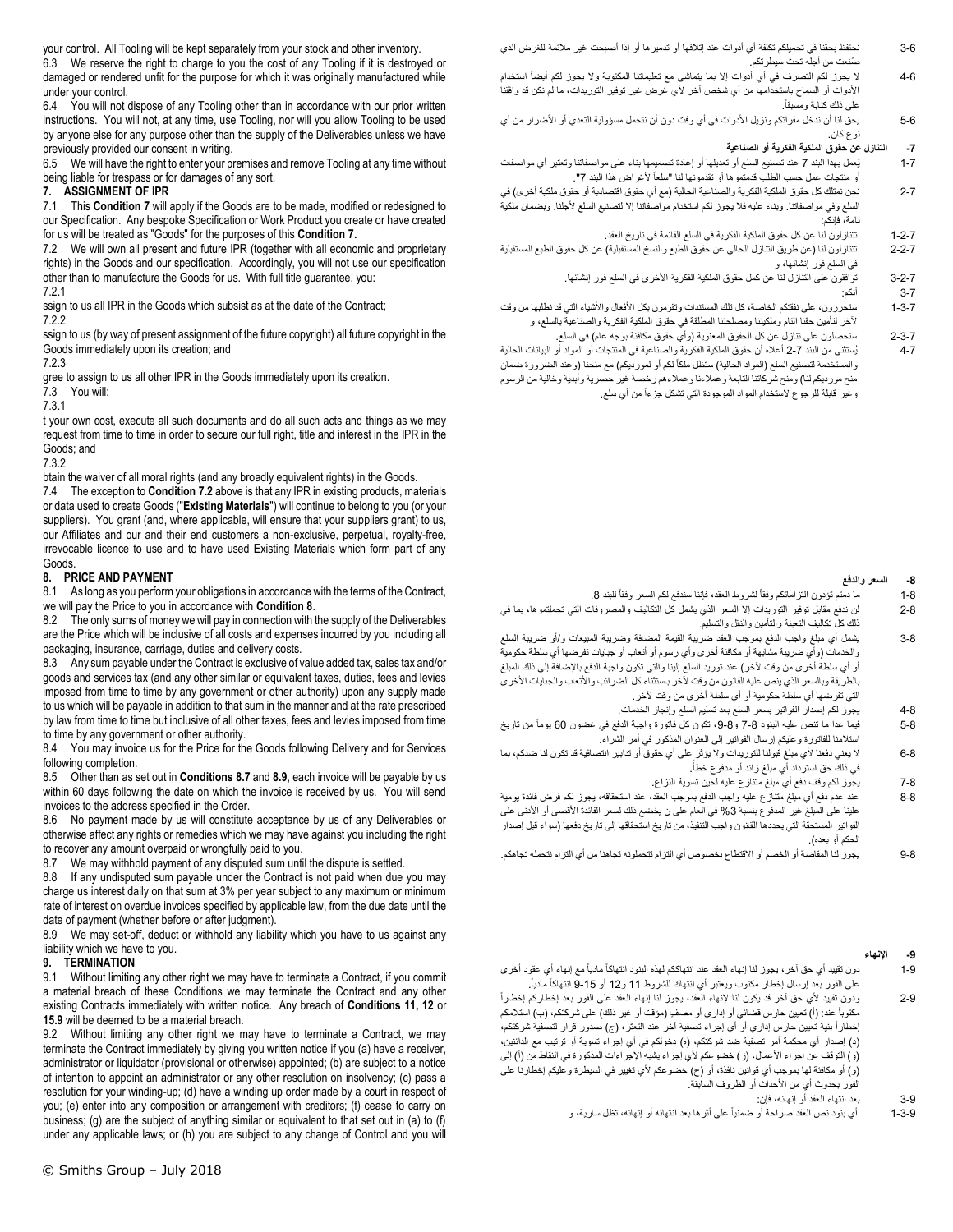notify us immediately upon the occurrence of any such event or circumstance.

9.3 Following expiry or termination of the Contract:

9.3.1 any Conditions which expressly or impliedly continue to have effect after expiry or termination of the Contract will continue in force; and

9.3.2 all other rights and obligations will immediately stop but will not affect any of your or our rights, obligations, claims and liabilities which may exist prior to the date of expiry or termination; and<br>9.3.3 each party

<span id="page-4-1"></span>each party will immediately stop using the other party's Confidential Information and will as soon as reasonably possible, if requested to do so, return to the other party all of the other party's Confidential Information (including all copies and extracts) in its possession or control or confirm its secure destruction; and<br>9.3.4 each party may keen any of the other party's Confidential Infor

9.3.4 each party may keep any of the other party's Confidential Information which it has to keep to comply with any applicable law and **Condition [9.3.3](#page-4-1)** will not apply to such Confidential Information. **Condition [11](#page-4-0)** will continue to apply to retained Confidential Information.

9.4 If we terminate a Contract, we may require you to deliver to us any supplies, materials or drawings produced or acquired by you for the terminated part of the Contract and we will agree, in good faith, on the amount payable for the same.

#### <span id="page-4-3"></span>**10. LIABILITY AND INSURANCE**

10.1 You will indemnify us and our Affiliates against all our and their Losses arising from your breach of or negligent performance of or your failure to perform or delay in performing any part of these Conditions. We may, at our discretion, control the defence of any claim in respect of which you are required to indemnify us under a Contract.

10.2 Subject to **Conditio[n 10.3](#page-4-2)**, we will not have any Liability to you for any (i) loss of profit, goodwill or revenue; or (ii) any indirect, consequential or special loss.

<span id="page-4-2"></span>10.3 Nothing in these Conditions or any Contract will operate to exclude or restrict one party's Liability (if any) to the other (including for a person for whom it is vicariously liable):<br>10.3.1 for death or personal injury resulting from its negligence;

for death or personal injury resulting from its negligence;

10.3.2 for its fraud or fraudulent misrepresentation; or

10.3.3 for any matter for which it is not permitted by law to exclude or limit its liability. 10.4 The exclusions from and limitations of liability contained in these Conditions will apply after as well as before the date of expiry or termination of any Contract.

10.5 The exclusions from, and limitations of, liability set out in this **Condition [10](#page-4-3)** will be considered severally. The invalidity or unenforceability of any one sub-clause or clause will not affect the validity or enforceability of any other sub-clause or clause and will be considered severable from each other.

10.6 You will have satisfactory insurance cover with a reputable insurer to cover your obligations to us, including public liability insurance cover, cover for any potential liabilities arising from a Contract and any insurances required by law. You will provide evidence of your insurance coverage at our request.

#### <span id="page-4-0"></span>**11. CONFIDENTIALITY**

11.1 Except as set out in Conditio[n 11.2,](#page-4-4) each party will:

11.1.1 only use the other party's Confidential Information for the purpose of

performing its obligations and exercising its rights under the Contract;<br>11.1.2 keep the other party's Confidential Information secret, saft keep the other party's Confidential Information secret, safe and secure; and

11.1.3 not disclose the other party's Confidential Information to any other person.

<span id="page-4-4"></span>11.2 Each party may disclose the other party's Confidential Information:

11.2.1 to the extent required by law, any court of competent jurisdiction or the rules of any government, public or regulatory body or any stock exchange; and

<span id="page-4-5"></span>11.2.2 to its officers, directors, employees and professional advisers and, in our case, our Affiliates, agents and sub-contractors, who need the Confidential Information in order for that party to perform its obligations and exercise its rights under the Contract. A party disclosing the other party's Confidential Information under **Conditio[n 11.2.2](#page-4-5)** will make sure that each person to whom it discloses that Confidential Information is bound by obligations of confidentiality no less onerous than those set out in this **Conditio[n 11](#page-4-0)**.

11.3 Each party acknowledges and agrees that damages alone would not be an adequate remedy for breach of **Condition [11](#page-4-0)** by that party. Accordingly, the other party will be entitled, without having to prove special damages, to injunctive relief, equitable relief and/or specific performance for any breach or threatened breach of **Condition [11](#page-4-0)** by the first party.

#### <span id="page-4-6"></span>**12. ETHICAL CONDUCT**

12.1 You will conduct your business ethically and lawfully and in accordance with our Supplier Code of Business Ethics [\(http://www.smiths.com/responsibility-supplier-code-of-](http://www.smiths.com/responsibility-supplier-code-of-business-ethics.aspx) $\sin\theta$ ess-ethics.aspx) or an equivalent code of ethics.

12.2 You represent and warrant that you and your subcontractors and suppliers do not use or permit unacceptable labour practices, such as child or forced labour, or unsafe working conditions and comply with all applicable labour and employment laws, regulations, standards and conventions, including the UN's Guiding Principles on Business & Human Rights and the International Labor Organization's Conventions and any similar or equivalent laws applying in the jurisdiction in which we are registered.

12.3 You hereby acknowledge that you are aware of, and agree to comply with all applicable anti-bribery and anti-corruption laws, including but not limited to the Foreign Corrupt Practices Act (FCPA) (and related regulation and guidance) and any similar or equivalent laws applying in the jurisdiction in which we are registered.

12.4 You represent and warrant that you only supply minerals to us and our Affiliates from sources that do not (i) contribute to conflict; and/or (ii) benefit or finance armed groups in the Democratic Republic of Congo or any adjoining country. You have adopted, and

- 2-3-9 كل الحقوق وااللتزامات األخرى ستتوقف على الفور ولن تؤثر على أي من حقوقكم أو التزاماتكم أو مطالباتكم أو مسؤولياتكم أو على حقوقنا أو التزاماتنا أو مطالباتنا أو مسؤولياتنا التي قد تكون قائمة قبل تاريخ انتهاء العقد أو إنهائه، و
- 3-3-9 أي طرف يتوقف على الفور عن استخدام المعلومات السرية للطرف اآلخر ويعيد للطرف اآلخر كل المعلومات السرية (بما فيها النسخ والمستخلصات) التي تكون في حيازته أو تحت سيطرته بناء على طلب الطرف اآلخر أو يؤكد إتالفها في أقرب وقت ممكن عمليا،ً و
- 4-3-9 كل طرف يجوز له االحتفاظ بالمعلومات السرية للطرف اآلخر إن االحتفاظ بها الزما لالمتثال ألي قانون نافذ وال يُعمل بأحكام البند 3-3-9 بخصوص تلك المعلومات السرية. يستمر العمل بأحكام البند 11 بخصوص المعلومات السرية المحتفظ بها.
- 4-9 عند إنهائنا ألي عقد، قد نطالبكم بتسليمنا أي توريدات أو مواد أو رسومات كنتم قد وضعتموها أو حصلتم عليها بالنسبة للجزء المفسوخ من العقد وسوف نتفق بنية حسنة على المبلغ واجب الدفع عنها.

#### **-10 المسؤولية والتأمين**

- 1-10 أنتم ملزمون بتأميننا نحن وشركاتنا التابعة ضد كل خسائرنا وخسائرهم الناتجة عن انتهاككم أو إهمالكم في األداء أو عدم األداء أو التأخر في أداء أي جزء من هذه البنود. ويجوز لنا، بناء على تقديرنا، أن نتحكم في الدفاع في أي مطالبة تكون شركتكم مطالبة بتعويض شركتنا بها بموجب أي عقد.
- ر هناً بأحكام البند 10-3، فإننا لن نتحمل أي التزام نحوكم عن أي: (i) خسائر في الأرباح أو السمعة أو  $2 - 10$ الإيراد، أو (ii) أي خسارة غير مباشرة أو تابعة أو خاصة.
- 3-10 لا تنص هذه البنود ولا أحكام أي عقد على استبعاد أو تقييد مسؤولية أحد الطرفين (إن وجدت) نحو الآخر )بما في ذلك الشخص الذي يتحمل المسؤولية عنه(:
	- 1-3-10 عن الوفاة أو اإلصابة الشخصية الناتجة عن إهماله،
		- 2-3-10 عن احتياله أو أي تحريف احتيالي من جانبه، أو
	- 3-3-10 عن أي أمر ال يسمح له القانون باستبعاده أو بتقييد مسؤوليته نحوه.
- 4-10 يُعمل باالستثناءات وتقييدات االلتزام التي تنص عليها هذه البنود بعد وقبل تاريخ انتهاء أي عقد أو إنهائه. 5-10 يُنظر في االستثناءات من االلتزام الموضح في هذا البند 10 والقيود عليه كل على حدة وال يؤثر بطالن أي بند فرعي أو بند أصلي أو عدم قابليته للتطبيق على سريان أي بند فرعي أو أصلي آخر أو قابليته للتطبيق ويعتبر كل بند منفصل عن اآلخر.
- 6-10 عليكم الحصول على تغطية تأمينية مرضية مع شركة تأمين ذات سمعة جيدة لتغطية التزاماتكم نحونا، بما فيها تغطية التأمين على المسؤولية العامة وتغطية أي التزامات محتملة تنشأ عن العقد وأي تأمينات ينص عليها القانون. وعليكم تقديم الدليل على تغطيتكم التأمينية بناء على طلبنا.
	- **-11 السرية**

1-11 ما لم ينص البند 2-11 على غير ذلك، فإن كل طرف من الطرفين:

- 1-1-11 لن يستخدم المعلومات السرية للطرف اآلخر إال ألغراض أداء التزاماته وممارسة حقوقه بموجب هذا العقد،
	- 2-1-11 سيحتفظ بسرية المعلومات السرية وسالمتها وأمنها، و
	- 3-1-11 لن يفصح للغير عن المعلومات السرية للطرف اآلخر. 2-11 يجوز لكل من الطرفين اإلفصاح عن المعلومات السرية للطرف اآلخر:
- 1-2-11 بالقدر الذي ينص عليه القانون أو تنص عليه أي محكمة ذات اختصاص قضائي أو قواعد أو حكومة أو
	- هيئة عامة أو تنظيمية أو أي بورصة أوراق مالية، و
- 2-2-11 لمسؤوليه ومديريه وموظفيه ومستشاريه المهنيين، وفي حالتنا، لشركاته التابعة ووكالئه ومقاوليه من الباطن الذي يحتاجون إلى المعلومات السرية ليؤدي ذلك الطرف التزاماته ويمارس حقوقه بموجب العقد. وعلى الطرف الذي يفصح عن المعلومات السرية للطرف اآلخر بموجب البند 2-2-11 التحقق من التزام كل شخص يفصح له عن المعلومات السرية بالتزامات الحفاظ على السرية بجهد ال يقل عن ذلك المذكور في هذا البند 11.
- 3-11 أقر كل من الطرفين ووافق أن التعويضات وحدها لن تعتبر تدبيراً انتصافياً كافياً عن انتهاك البند 11 من ذلك الطرف. وبناء عليه، فإن الطرف اآلخر من حقه، دون حاجة إلى إثبات األضرار الخاصة الحصول على تدبير انتصافي احترازي أو تدبير انتصافي عادل أو على حق األداء العيني فيما يتعلق بأي انتهاك فعلي أو مهدد به من الطرف األول للبند .11

## **-12 السلوك األخالقي**

- 1-12 عليكم أداء أعمالكم بما يتماشى مع الأخلاق والقانون وبموجب مدونة الأخلاق لدى المورد [\(http://www.smiths.com/responsibility-supplier-code-of-business](http://www.smiths.com/responsibility-supplier-code-of-business-ethics.aspx) [aspx.ethics](http://www.smiths.com/responsibility-supplier-code-of-business-ethics.aspx) أو أي مدونة أخالق مكافئة لها.
- 2-12 لقد تعهدتم وضمنتم عدم استخدامكم أو استخدام مقاوليكم من الباطن ومورديكم أو السماح بأي ممارسات عمالية غير مقبولة مثل عمالة الأطفال أو العمالة الإجبارية أو العمل في ظروف غير مأمونة، بالإضافة إلى التزامكم لالمتثال لقوانين العمل وقوانين التوظيف واللوائح والمعايير واالتفاقيات السارية، بما في ذلك المبادئ التوجيهية للأمم المتحدة بشأن الأعمال وحقوق الإنسان واتفاقيات منظمات العمل الدولية وأي قوانين مشابهة أو مكافئة معمول بها في االختصاص الذي سجلنا به شركتنا.
- 3-12 لقد أقررتم بموجب هذا العقد بعلمكم وموافقتكم على االمتثال لكل قوانين مكافحة الرشوة والفساد، بما فيها على سبيل المثال لا الحصر قانون مكافحة ممارسات الفساد الأجنبية (واللوائح والتوجيهات ذات الصلة) وأي قوانين أخرى مشابهة أو مكافئة يُعمل بها في اختصاص تسجيل شركتنا.
- 4-12 لقد تعهدتم وضمنتم تزويدنا نحن وشركاتنا التابعة بالمعادن من مصادر : (i) لا تسهم في الصراعات، و/أو )ii )تستفيد من المجموعات المسلحة أو تمولها في جمهورية الكونغو الديمقراطية أو أي دولة مجاورة وقد اعتمدتم سياسات وأنظمة إدارة صراعات المعادن وتلزمون مورديكم باعتمادها.
- 5-12 عليكم السماح لنا ولأي شخص نرشحه بالدخول إلى مقراتكم والنواصل مع عمالكم والوصول إلى أنظمتكم ودفاتركم وسجلاتكم حسب طلبنا للتحقق من امتثالكم لهذا البند 12 ونحتفظ أيضاً بحقنا في طرح التساؤلات